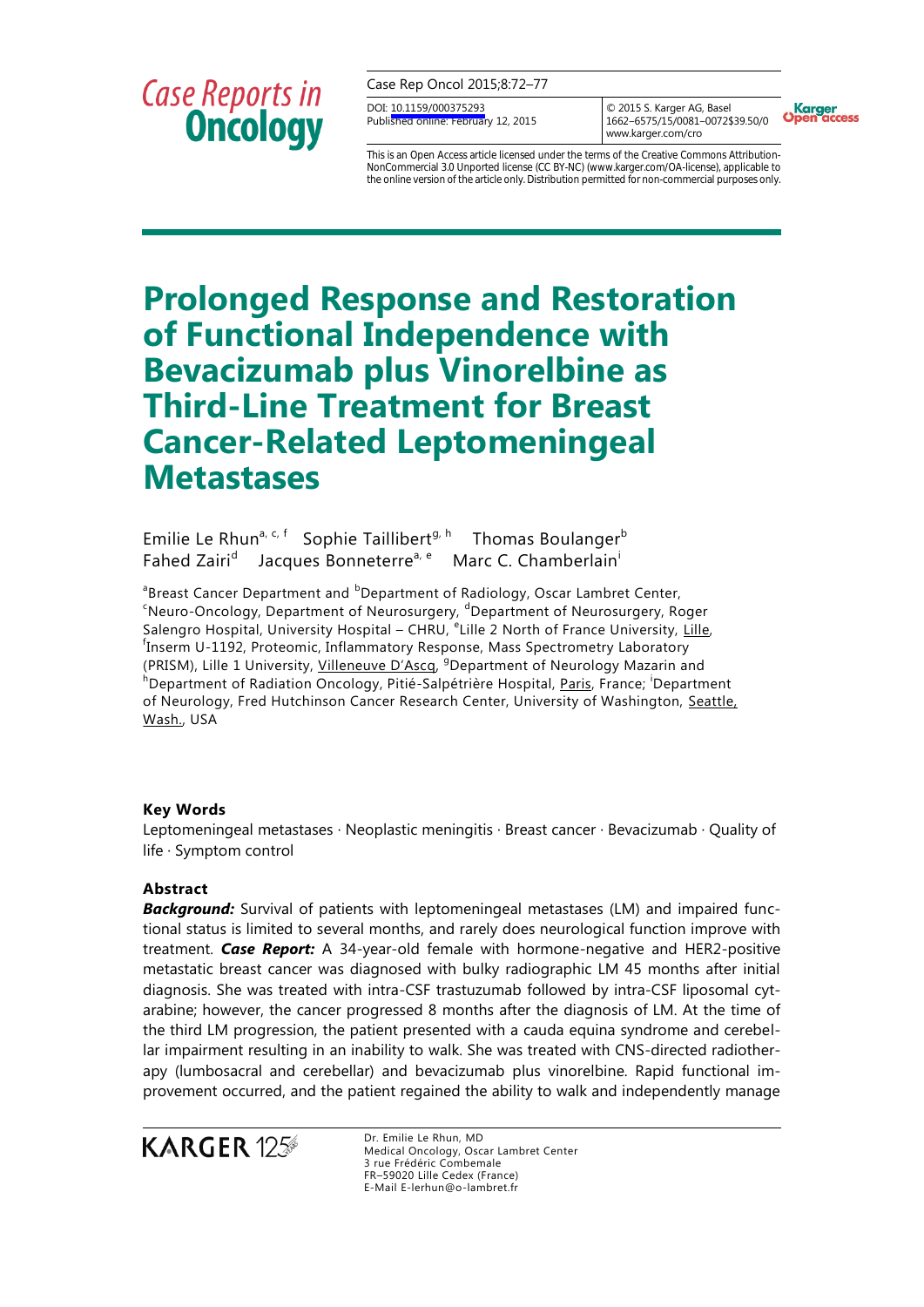## Case Reports in<br>**Oncology**

| Case Rep Oncol 2015;8:72-77 |                            |
|-----------------------------|----------------------------|
| DOI: 10.1159/000375293      | C 2015 S. Karger AG, Basel |
|                             | www.karger.com/cro         |

LeRhun et al.: Prolonged Response and Restoration of Functional Independence with Bevacizumab plus Vinorelbine as Third-Line Treatment for Breast Cancer-Related Leptomeningeal Metastases

her daily activities. Twelve months later, she presented with rapid progression of the LM resulting in death within several weeks. *Conclusion:* In radiographically defined bulky LM, the combination of systemic therapy and CNS-directed radiotherapy likely is more active than intra-CSF therapy only. In lieu of the rapid and significant improvement in neurological function combined with the prolonged response, bevacizumab alone or in combination with chemotherapy and CNS-directed radiotherapy may be considered in select patients with radiographically bulky breast cancer-related LM.  $\bullet$  2015 S. Karger AG, Basel

#### **Background**

Breast cancer (BC) is the most common cause of solid tumor-related leptomeningeal metastases (LM) [1]. Approximately 5% of BC patients develop LM during the course of their disease [1]. The median overall survival in BC patients with LM is limited to several months notwithstanding aggressive multimodal treatment. The neurological signs of LM are refractory to corticosteroids and rarely improve with treatment [1]. The major aim of the treatment of patients with LM is preservation of neurological function and maintenance of quality of life as LM disease progression severely compromises both neurological function and quality of life. Herein, we report on a patient with BC-related LM who exhibited dramatic functional improvement and a prolonged response to the combination of CNS-directed radiotherapy and bevacizumab plus vinorelbine.

#### **Case Report**

A 29-year-old woman was diagnosed with a 3-cm right BC. Biopsy revealed an invasive ductal carcinoma with HER2 overexpression that was negative for hormonal receptors. She initially received neoadjuvant chemotherapy [3 cycles of fluorouracil (500 mg/m<sup>2</sup>), epirubicin (100 mg/m<sup>2</sup>) and cyclophosphamide (500 mg/m<sup>2</sup>) every 3 weeks] followed by 3 cycles of docetaxel (100 mg/m<sup>2</sup> every 3 weeks) plus trastuzumab (6 mg/kg every 3 weeks for a total of 6 months). At the completion of chemotherapy, a radical surgery with dissection of the axillary lymph nodes was performed. No lymph node metastases or invasive residual cancer was observed; however, in situ carcinoma was seen. According to the Sataloff criteria, the therapeutic response to neoadjuvant chemotherapy was grade 2. Following surgery, external beam radiation therapy to the involved chest wall was administered. She did well until 3 years later, when hepatic, bone and lung metastases were diagnosed. The performance status of the patient remained excellent [Eastern Cooperative Oncology Group-Performance Status (ECOG-PS) 1], and she was treated with docetaxel (100 mg/m<sup>2</sup> every 3 weeks) plus trastuzumab (6 mg/kg every 3 weeks) for 6 months followed by trastuzumab alone as maintenance therapy.

Nine months later, she presented with progressive left deafness, headaches, nausea and gait disorder. MRI of the neuraxis revealed subarachnoid nodular (radiographically bulky disease) LM involving the cerebellum and cauda equina. CSF cytology showed suspicious tumor cells only. The systemic disease, though present, was stable. The ECOG-PS was 1, and the patient was enrolled in a phase I trial of intra-CSF trastuzumab combined with intravenous trastuzumab (6 mg/kg every 3 weeks) and oral capecitabine (2,000 mg twice a day for 2 weeks with 1 week off). The treatment was well tolerated, and her neurological status modestly improved.

73

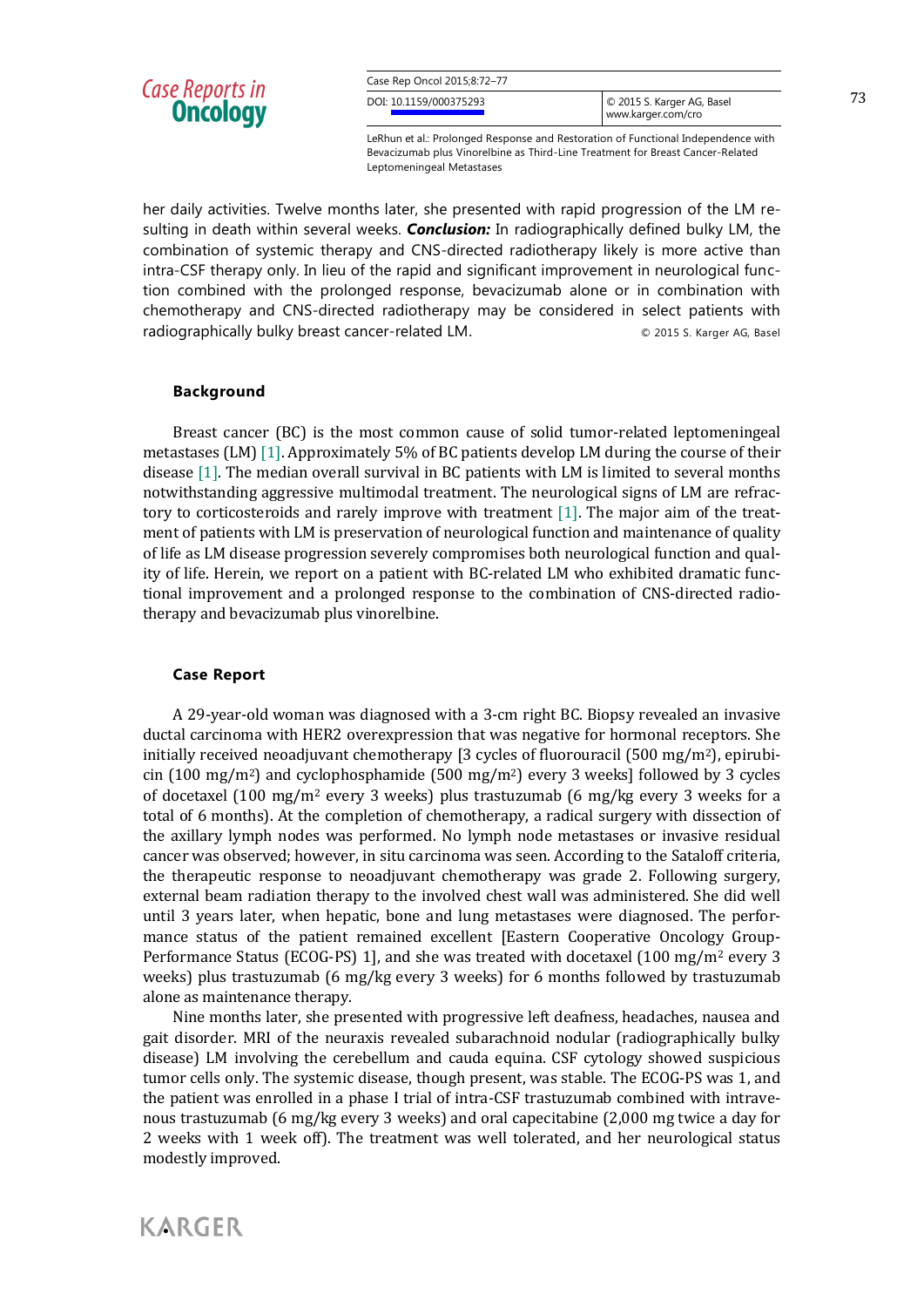| Case Reports in |                 |
|-----------------|-----------------|
|                 | <b>Oncology</b> |

| Case Rep Oncol 2015;8:72-77 |                            |
|-----------------------------|----------------------------|
| DOI: 10.1159/000375293      | C 2015 S. Karger AG, Basel |
|                             | www.karger.com/cro         |

LeRhun et al.: Prolonged Response and Restoration of Functional Independence with Bevacizumab plus Vinorelbine as Third-Line Treatment for Breast Cancer-Related Leptomeningeal Metastases

Five months later, the patient had re-emergence of headaches associated with vomiting and blurred vision. Brain and spine MRI confirmed progression of the LM. CSF cytology again showed only signs suspicious of tumor cells. The systemic disease remained stable. The ECOG-PS had deteriorated to 2. The patient was treated with intraventricular liposomal cytarabine (50 mg every 14 days, for a total of 4 injections), oral lapatinib (250 mg per day), intravenous trastuzumab (6 mg/kg every 3 weeks) and oral capecitabine (2,000 mg twice a day for 2 weeks with 1 week off).

Three months later, the patient sustained rapid and progressive deterioration in her neurological function accompanied by severe headaches, vomiting, diplopia and a cauda equina syndrome with urinary incontinence, sensory polyradiculopathy and lower limb weakness. As a consequence, the patient was not able to walk. Neuraxis MRI revealed worsening of both the cauda equina and cerebellum subarachnoid disease. Again, CSF cytology was negative for circulating tumor cells. Systemic disease remained stable. The ECOG-PS deteriorated to a score of 3. Because the LM was primarily nodular and radiographically bulky and as intra-CSF chemotherapy penetrates only several millimeters into subarachnoid tumor nodules, intraventricular therapy was discontinued. Bevacizumab (10 mg/kg every 2 weeks) in combination with vinorelbine (80 mg/m<sup>2</sup>) was initiated in conjunction with sitespecific radiotherapy (cauda equina, 30 Gy in 10 fractions; posterior fossa, 30 Gy in 10 fractions). Treatment was well tolerated, and a dramatic functional improvement was observed to systemic therapy before the onset of CNS radiation. Upon completion of radiotherapy, repeat MRI was performed and confirmed a radiographic response in both the brain and spine ([fig. 1](#page-5-0)). Also, the headaches, diplopia and incontinence significantly improved, and the patient was able to resume walking without assistance and became independent in her daily activities. The patient's functional status continued to improve on treatment with a subsequent ECOG-PS of 1.

<span id="page-2-0"></span>Twelve months after the third LM progression, the patient presented with rapidly progressing headaches and vomiting. Despite no significant progression of the LM on an MRI scan and continued negative CSF cytology, the patient rapidly deteriorated and died within several weeks (fig. 1).

#### **Discussion**

Currently, there are only 6 randomized clinical trials for LM; however, all have significant methodological limitations [2]. As a consequence of the paucity of data regarding treatment and management of LM, there are no standardized treatment or consensual response criteria in LM. Most often, a combination of systemic therapy, intra-CSF drug administration and CNS-directed radiotherapy are prescribed in patients with LM when clinically indicated [1, 3]. The use of the LM-directed treatment is dictated by the general status of the patient, the underlying primary cancer, the previous treatment of the systemic disease and expected survival. Surgery, when utilized, might entail placement of a ventriculoperitoneal shunt in the case of hydrocephalus or alternatively, and more commonly, implantation of a ventricular access device to facilitate the administration of intra-CSF chemotherapy. Involved-field radiotherapy is usually administered to radiographically bulky disease, clinically symptomatic sites of disease and sites of CSF flow block as defined by radioisotope ventriculography. Nonetheless, the impact of whole-brain radiotherapy has not been clearly established in LM patients [1]. A primary cancer-specific systemic treatment is usually recommended for LM when available and the general status of the patient permits. The choice of the systemic

**KARGER**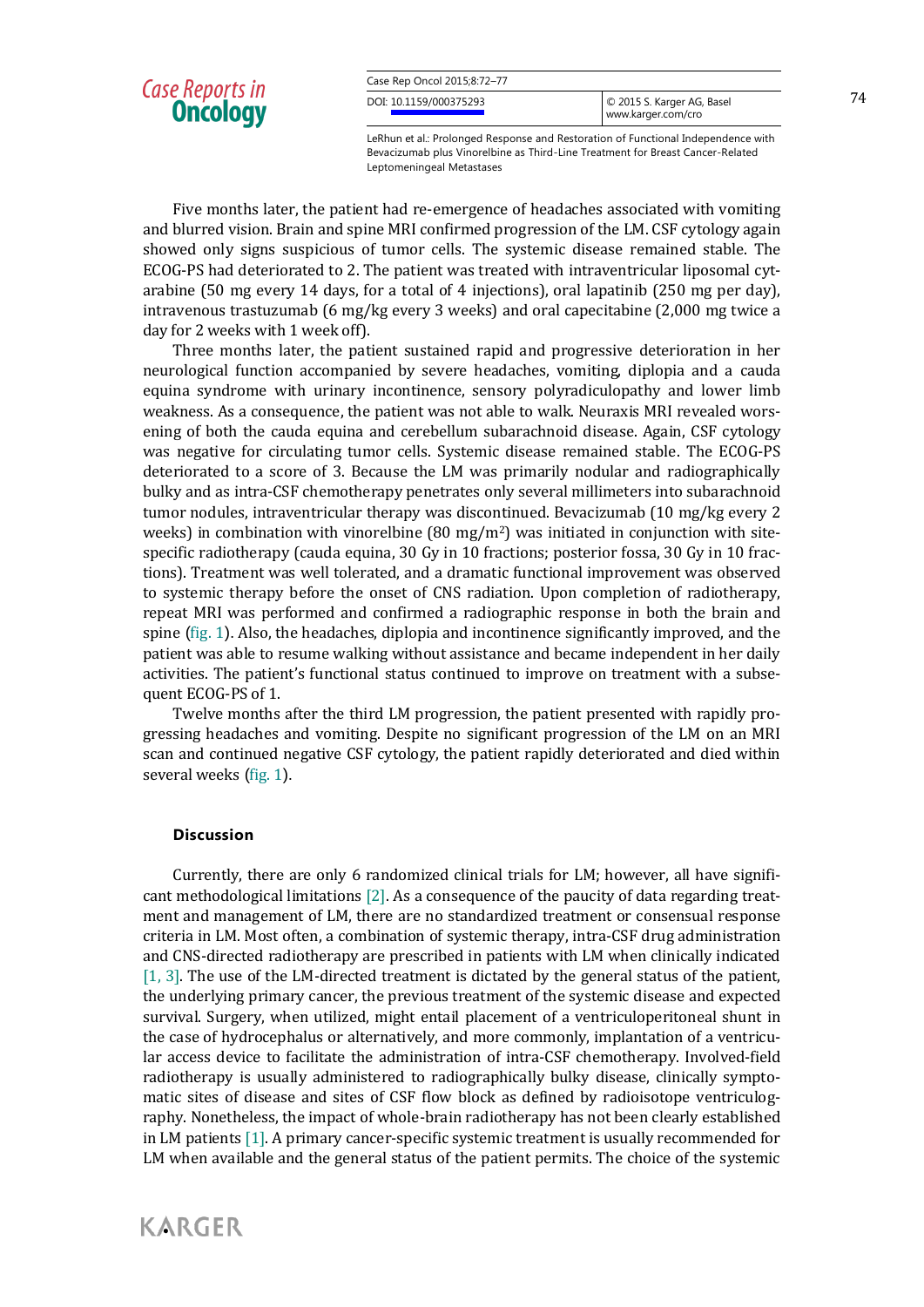| Case Reports in |  |                 |
|-----------------|--|-----------------|
|                 |  | <b>Oncology</b> |

**KARGER** 

| Case Rep Oncol 2015;8:72-77 |                            |
|-----------------------------|----------------------------|
| DOI: 10.1159/000375293      | C 2015 S. Karger AG, Basel |
|                             | www.karger.com/cro         |

LeRhun et al.: Prolonged Response and Restoration of Functional Independence with Bevacizumab plus Vinorelbine as Third-Line Treatment for Breast Cancer-Related Leptomeningeal Metastases

chemotherapy agent is based on the chemosensitivity profile of the primary tumor and also on the ability of the agent to achieve cytotoxic concentrations in CSF. However, the efficacy of intra-CSF chemotherapy in LM has not been established in prospective randomized clinical trials. The goal of intra-CSF therapy is to improve drug exposure in the CSF while reducing the risk of systemic toxicity. The limitations of intra-CSF chemotherapy include a comparatively small number of agents available with which to treat and limited diffusion into tumors >2 mm in diameter [1]. As stated above, there is currently no standard treatment for LM, and treatment options may differ according to the clinical and radiological presentation of the patient. In patients with rapid deterioration in their clinical status, palliative care needs to be discussed. In patients with more stable neurological function, treatment options should be presented. In instances where there are systemic treatment options, both systemic and intra-CSF treatment represents an option in patients with minimal radiographically defined disease.

In recent studies of patients with BC-related LM, the median overall survival rates have varied from 7 weeks to 5 months. One-year survival in BC-related LM varies from 7 to 24% [1, 4]. Nonetheless, amongst all solid tumor-related LM, LM secondary to BC is known to have the best prognosis [1]. Studies of BC-related LM suggest histological grade, hormone receptor status and triple negative status correlate with LM survival [1, 4]. In addition to pathology, the following factors have been found to be associated with overall survival: performance status, age at LM diagnosis, treatment modality, number of prior chemotherapy regimens, concurrent use of systemic and intra-CSF chemotherapy, systemic disease status, and the initial clinical and cytological response to treatment [1, 5]. According to the National Comprehensive Cancer Network CNS guidelines, primary tumor histology, performance status, bulky radiographic LM disease, the presence of LM-related encephalopathy and the presence of a block of CSF flow are factors that in part determine response to treatment [6]. Our patient initially presented with several good prognostic factors including non-triplenegative BC status, good neurological function, a high performance status and a limited number of prior therapies for systemic disease, and LM was diagnosed as the first site of BC disease recurrence. However, neuraxis MRI revealed multiple large subarachnoid LM nodules in both the posterior fossa (cerebellum) and cauda equina.

The marked improvement in the neurological function and quality of life of our patient was striking and unusual in the management of LM. As stated above, neurological symptoms and signs of LM rarely improve with treatment and in general are not responsive to corticosteroids [2]. We believe that the restoration of neurological function was secondary to systemic bevacizumab plus vinorelbine administration since improvement was observed before the onset of CNS-directed radiation. Moreover, radiotherapy only rarely leads to significant neurological recovery in LM [1]. As a general principle, an earlier diagnosis of LM generally permits recognition of the disease before the occurrence of fixed neurological deficits, thereby permitting more effective preservation of neurological function and quality of life.

Elevated CSF vascular endothelial growth factor (VEGF) levels and CSF/serum VEGF indices have been reported in patients with LM from a variety of solid tumor-related LM. VEGF concentration has also been reported to be correlated with overall survival in LM [7], suggesting that angiogenesis has an etiopathological role in LM [1]. Bevacizumab is a monoclonal antibody that targets the VEGF ligand and inhibits vascular proliferation. At present, there are only preliminary results of using bevacizumab in the treatment of BC-related brain metastases [8–12]. Prolonged responses with neurological progression-free survival times varying from 2.8 to 11 months have been observed. Additional significant positive effects on neurological function have also been observed in case reports [9, 10].

75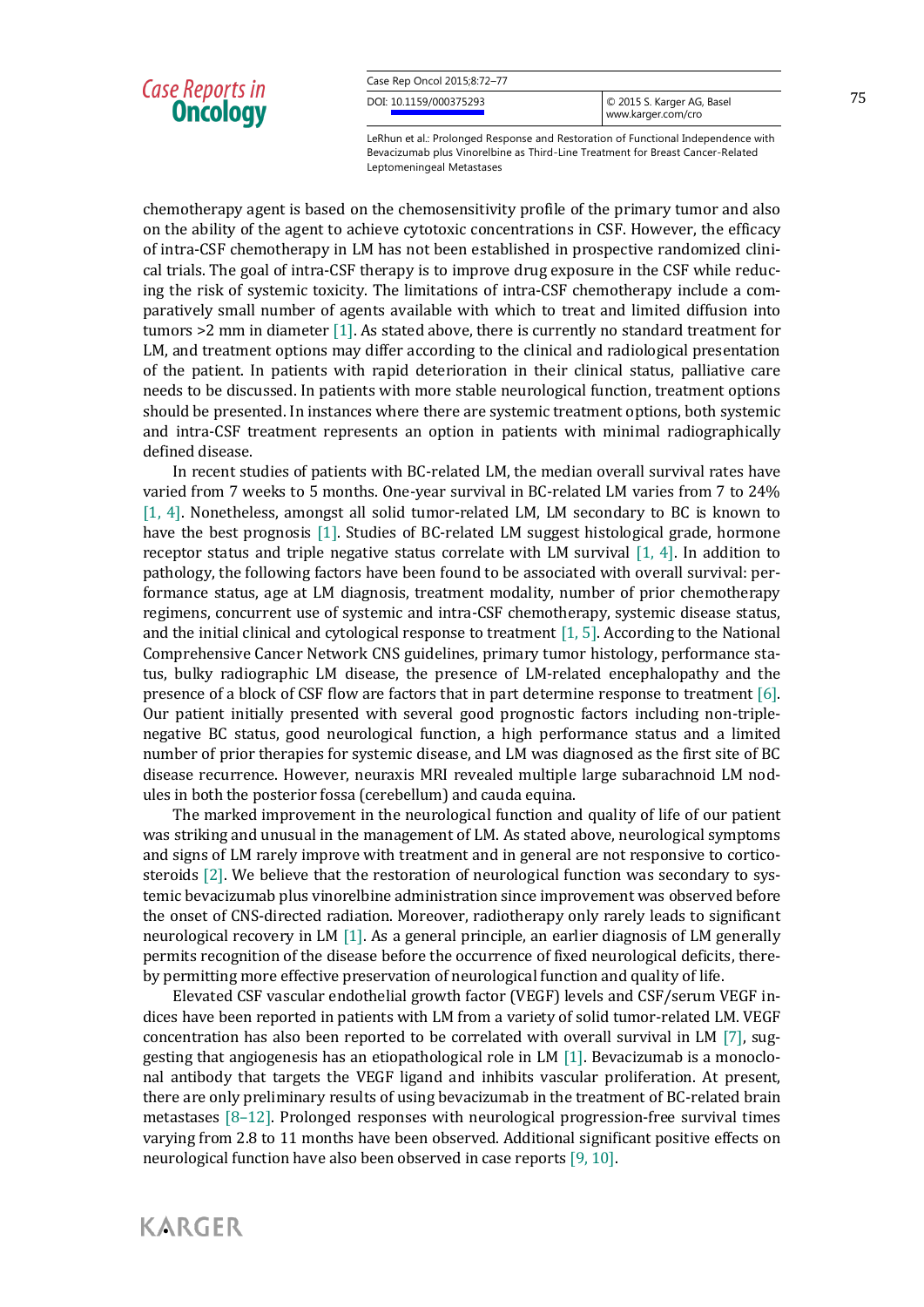| Case Reports in |                 |
|-----------------|-----------------|
|                 | <b>Oncology</b> |

| Case Rep Oncol 2015;8:72-77 |                            |
|-----------------------------|----------------------------|
| DOI: 10.1159/000375293      | C 2015 S. Karger AG, Basel |
|                             | www.karger.com/cro         |

LeRhun et al.: Prolonged Response and Restoration of Functional Independence with Bevacizumab plus Vinorelbine as Third-Line Treatment for Breast Cancer-Related Leptomeningeal Metastases

Similar to the current case report, Vincent et al. [13] reported a 2-year response in a single BC patient with LM treated with bevacizumab and capecitabine. Additionally, there are reports of both the brain and LM responding to capecitabine [14]. Labidi et al. [9] reported on a case in which there was resolution of neurological symptoms and a prolonged response in a BC-related LM patient treated with bevacizumab and paclitaxel. The efficacy of paclitaxel in the CNS, like that of vinorelbine used in the current case, has been less frequently reported, likely due to the limited CNS penetration. This suggests a primary role of bevacizumab in the neurological and radiographic improvement seen in the current case with the radiographically bulky variant of LM. In a pilot study, a total of 15 patients with LM from various primary cancers were treated with intravenous bevacizumab. A significant decrease in CSF VEGF levels was observed, and clinical, imaging and CSF response or disease stabilization was observed in 54–73% of the patients. The median overall survival was 14 weeks (range, 2–70 weeks, 6 censored) [15]. Prospective studies are currently evaluating bevacizumab in BC-related LM (NCT00924820, NCT01281696).

#### **Conclusion**

In radiographically bulky LM, systemic therapy, radiotherapy or a combination of both is likely more active than intra-CSF therapy only. The combination of bevacizumab and vinorelbine was safe and effective in our patient notwithstanding its use as a third-line LM treatment. Considering the significant improvement in neurological function and the prolonged response of our patient, bevacizumab, alone or in combination with chemotherapy, might be considered in select LM patients with associated subarachnoid nodular disease as defined by MRI.

#### **Acknowledgement**

The authors would like to acknowledge Nathalie Deligny and Thomas Bachelot for their help during the management of the patient.

#### **Disclosure Statement**

E.L.R. and S.T. declare that they have received research funding from Mundipharma and consulted for Roche.

#### **References**

- 1 Le Rhun E, Taillibert S, Chamberlain MC: Carcinomatous meningitis: leptomeningeal metastases in solid tumors. Surg Neurol Int 2013;4(suppl 4):S265–S288.
- 2 Chamberlain M, Soffietti R, Raizer J, Ruda R, Brandsma D, Boogerd W, Taillibert S, Groves MD, Le Rhun E, Junck L, van den Bent M, Wen P, Jaeckle KA: Leptomeningeal metastasis: a Response Assessment in Neuro-Oncology critical review of endpoints and response criteria of published randomized clinical trials. Neuro Oncol 2014;16:1176–1185.
- 3 Le Rhun E, Taillibert S, Zairi F, Pannier D, Boulanger T, Andre C, Cazin JL, Dubois F, Bonneterre, J, Chamberlain MC: Prolonged survival of patients with breast cancer-related leptomeningeal metastases. Anticancer Res 2013;33:2057–2063.